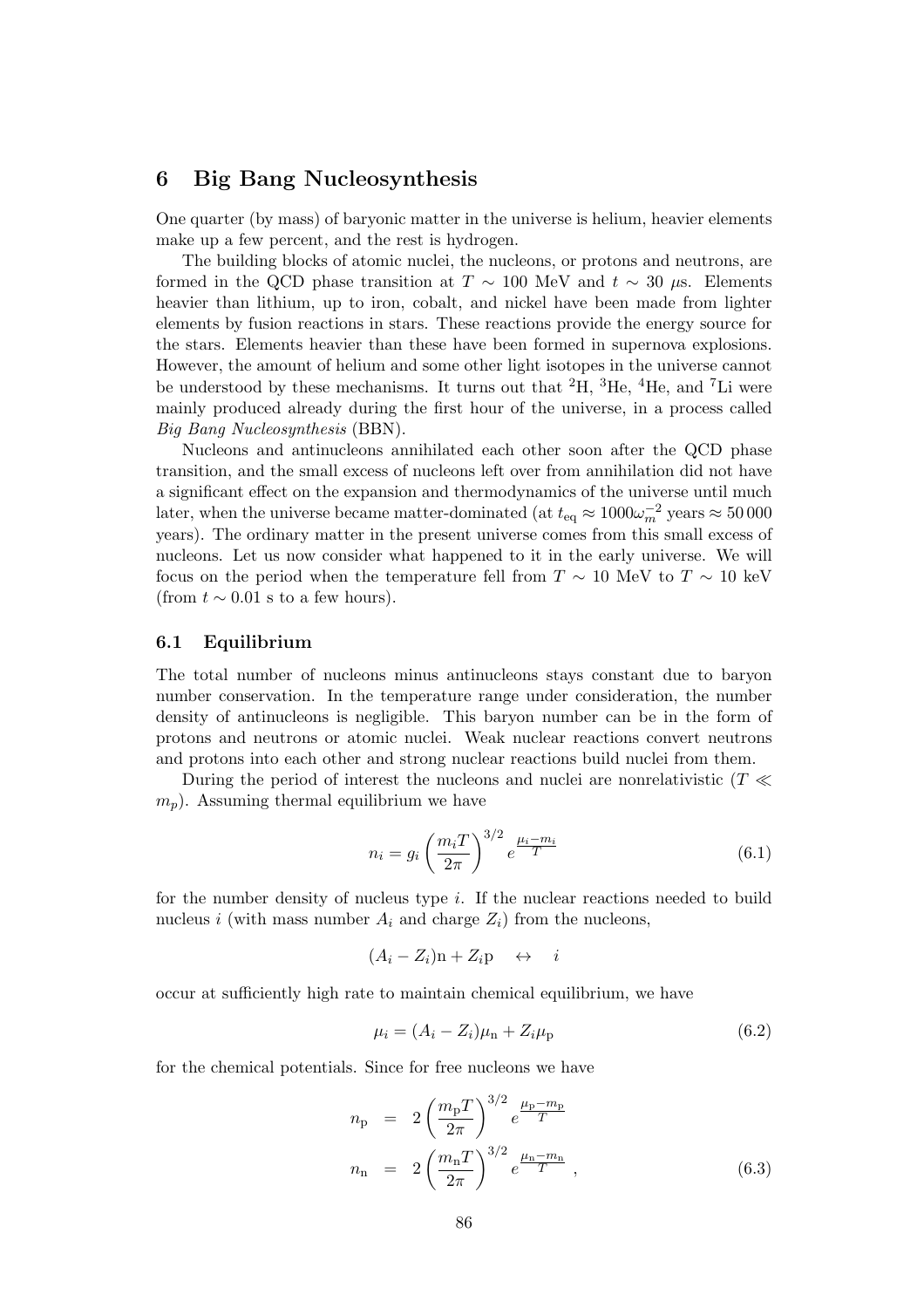| $\frac{A}{Z}i$ | $B_i$                | $q_i$ |
|----------------|----------------------|-------|
| $^{2}$ H       | $2.22\;\mathrm{MeV}$ | 3     |
| ${}^{3}H$      | 8.48 MeV             | 2     |
| ${}^{3}$ He    | 7.72 MeV             | 2     |
| 4He            | $28.3~\mathrm{MeV}$  | 1     |
| $^{12}$ C      | 92.2 MeV             | 1     |

Table 1. Some of the lightest nuclei and their binding energies.

we can express  $n_i$  in terms of the neutron and proton densities,

$$
n_i = g_i A_i^{\frac{3}{2}} 2^{-A_i} \left(\frac{2\pi}{m_{\rm N}T}\right)^{\frac{3}{2}(A_i-1)} n_{\rm p}^{Z_i} n_{\rm n}^{A_i - Z_i} e^{B_i/T} , \qquad (6.4)
$$

where

$$
B_i \equiv Z_i m_{\rm p} + (A_i - Z_i) m_{\rm n} - m_i \tag{6.5}
$$

is the binding energy of the nucleus. Here we have approximated  $m_p \approx m_n \approx m_i/A$ outside the exponent, and denoted it by  $m_N$  ("nucleon mass").

The different number densities add up to the total baryon number density

$$
\sum A_i n_i = n_B . \t\t(6.6)
$$

The baryon number density  $n_B$  we get from the photon density

$$
n_{\gamma} = \frac{2}{\pi^2} \zeta(3) T^3 \tag{6.7}
$$

and the baryon/photon -ratio

$$
\frac{n_B}{n_\gamma} = \frac{g_{*s}(T)}{g_{*s}(T_0)}\eta\tag{6.8}
$$

as

$$
n_B = \frac{g_{*s}(T)}{g_{*s}(T_0)} \eta \frac{2}{\pi^2} \zeta(3) T^3.
$$
\n(6.9)

After electron-positron annihilation  $g_{*s}(T) = g_{*s}(T_0)$  and  $n_B = \eta n_\gamma$ . Here  $\eta$  is the present baryon/photon ratio. It can be estimated from various observations, and it is about  $6 \times 10^{-10}$ .

For temperatures  $m_N \gg T \gtrsim B_i$  we have

$$
(m_N T)^{3/2} \gg T^3 \gg n_B > n_p, n_n
$$

and thus (6.4) implies that

$$
n_i \ll n_{\rm p}, n_{\rm n}
$$

for  $A_i > 1$ . Thus initially there are only free neutrons and protons in large numbers.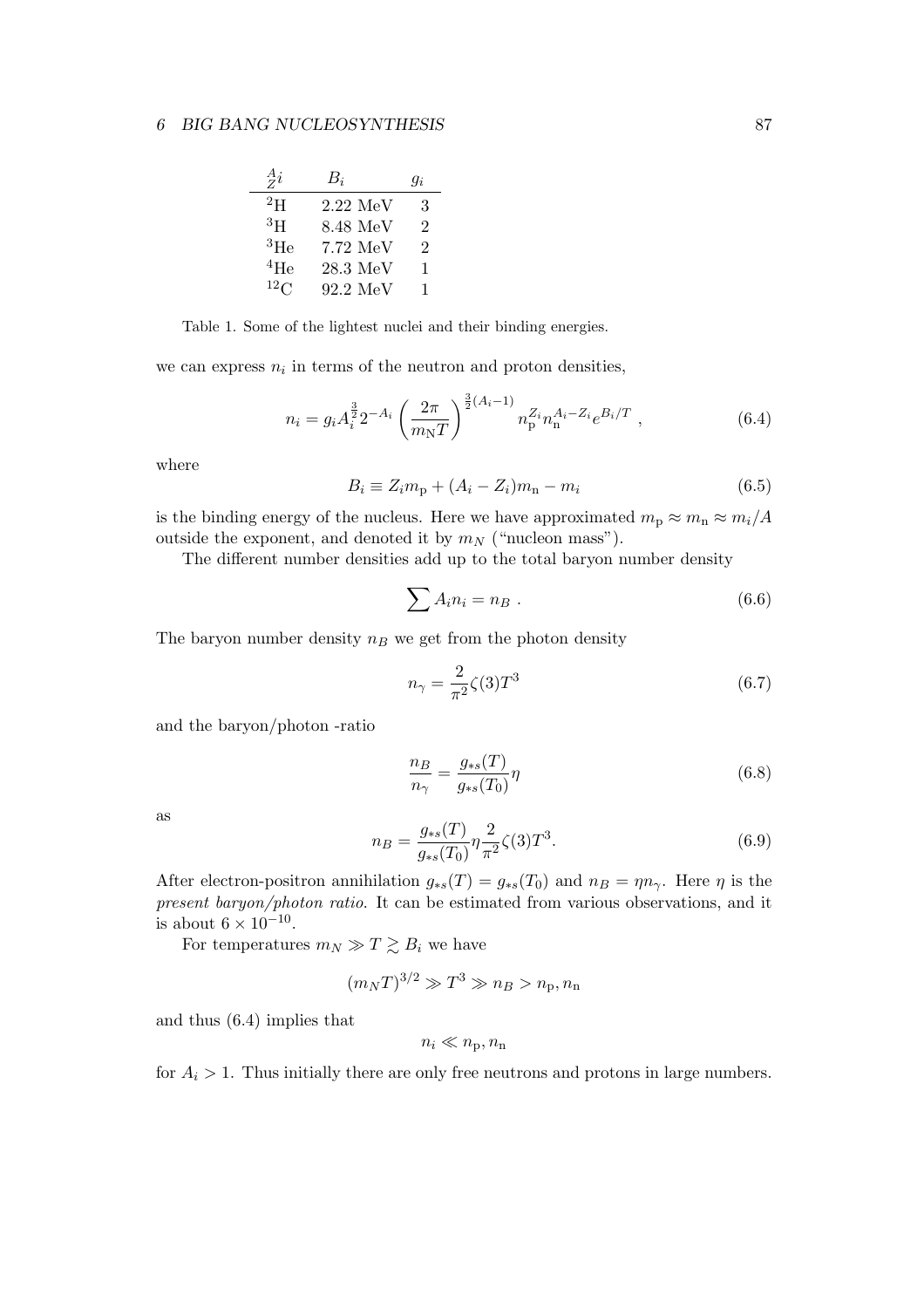## 6.2 Neutron-proton ratio

What can we say about  $n_p$  and  $n_n$ ? Protons and neutrons are converted into each other by the weak interaction in the reactions

$$
n + \nu_e \leftrightarrow p + e^-
$$
  
\n
$$
n + e^+ \leftrightarrow p + \bar{\nu}_e
$$
  
\n
$$
n \leftrightarrow p + e^- + \bar{\nu}_e.
$$
  
\n(6.10)

If these reactions are in equilibrium, we have  $\mu_n + \mu_{\nu_e} = \mu_p + \mu_e$ , and the neutron/proton ratio is

$$
\frac{n_n}{n_p} \equiv \frac{n}{p} = e^{-Q/T + (\mu_e - \mu_{\nu_e})/T} \;, \tag{6.11}
$$

where  $Q \equiv m_{\rm n} - m_{\rm p} = 1.293$  MeV.

We need now some estimate of the chemical potentials of electrons and electron neutrinos. The universe is electrically neutral, so the number of electrons (or  $n_{e^-}$  −  $n_{e+}$ ) equals the number of protons, and  $\mu_e$  can be calculated exactly in terms of  $\eta$  and T. We leave the exact calculation as an exercise, but give below a rough estimate for the ultrarelativistic limit  $(T \gg m_e)$ :

$$
n_{\rm e^{-}} - n_{\rm e^{+}} = \frac{2T^3}{6\pi^2} \left[ \pi^2 \frac{\mu_{\rm e}}{T} + \left(\frac{\mu_{\rm e}}{T}\right)^3 \right] = n_{\rm p}^* < n_{\rm B} \approx \eta n_{\gamma} = \eta \frac{2}{\pi^2} \zeta(3) T^3. \tag{6.12}
$$

Here  $n_p^*$ \* includes the protons inside nuclei. Since  $\eta$  is small,  $\mu \ll T$ , and we can drop the  $(\mu/T)^3$  term to get

$$
\frac{\mu_{\rm e}}{T} \lesssim \frac{6}{\pi^2} \zeta(3)\eta. \tag{6.13}
$$

Thus  $\mu_{\rm e}/T \sim \eta \sim 10^{-9}$ . The nonrelativistic limit can be dealt with in a similar manner. It turns out that  $\mu_e$  rises as T falls, and somewhere between  $T = 30 \text{ keV}$ and  $T = 10$  keV  $\mu_e$  becomes larger than T, and, in fact, comparable to  $m_e$ .

For  $T \gtrsim 30$  keV,  $\mu_e \ll T$ , and we can drop  $\mu_e$  in (6.11).

Since we have not measured the cosmic neutrino background (and probably will not do so in the foreseeable future, as neutrinos interact so weakly), we don't know the neutrino chemical potentials. Usually it is assumed that the neutrino asymmetry is small, like the baryon asymmetry, so that  $|\mu_{\nu_e}| \ll T$ . The observational upper limit from BBN is  $|\mu_{\nu_e}|/T \leq 0.1$ ; if neutrinos are their own antiparticles, their chemical potentials are exactly zero. Thus, we ignore both  $\mu_e$  and  $\mu_{\nu_e}$  and get the equilibrium neutron/proton ratio

$$
\frac{n}{p} = e^{-Q/T} . \t\t(6.14)
$$

(This is not valid for  $T \lesssim 30$  keV, since then  $\mu_e$  is no longer small, but we will use this formula only at higher temperatures.)

We can thus express the number densities of all nuclei in terms of the free proton number density  $n_p$ , as long as chemical equilibrium holds.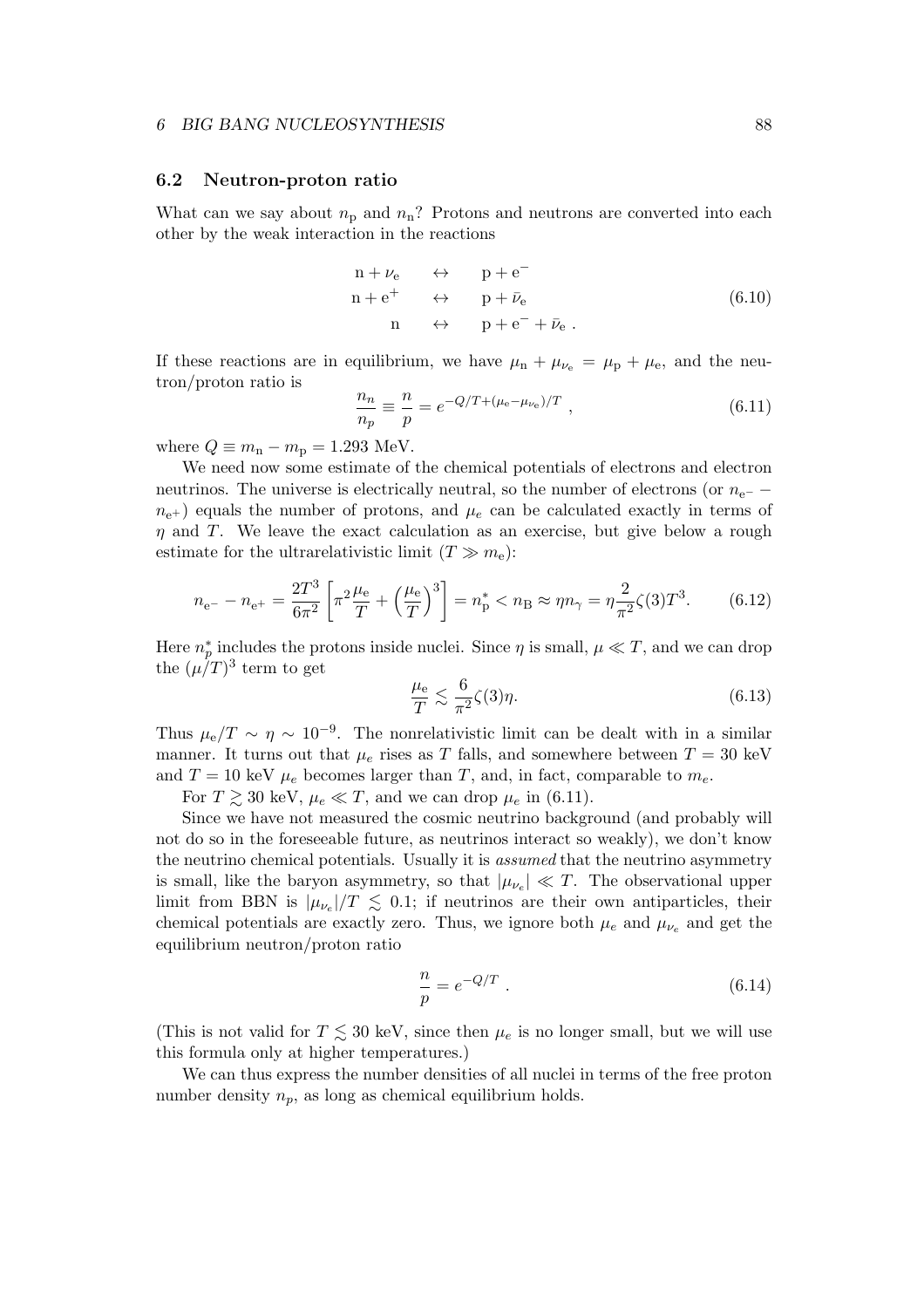## 6.3 Bottlenecks

We define the mass fraction of nucleus  $i$  as

$$
X_i \equiv \frac{A_i n_i}{n \text{B}}.\tag{6.15}
$$

Since

$$
n_{\rm B} = \sum_{i} A_i n_i,\tag{6.16}
$$

(where the sum includes protons and neutrons), we have  $\sum X_i = 1$ .

Using also the normalisation condition<sup>1</sup> (6.16)), or  $\sum_i X_i = 1$ , we get all equilibrium abundances as a function of T (they also depend on the value of the parameter  $\eta$ ). There are two items to note:

- 1. The normalisation condition (6.16) includes all nuclei up to uranium and beyond. Thus we would get a huge polynomial equation from which to solve  $X_p$ .
- 2. In practice we don't have to care about the first item, since as the temperature falls the nuclei no longer follow their equilibrium abundances. The reactions are in equilibrium only at high temperatures, when the other equilibrium abundances except  $X_p$  and  $X_n$  are small, and we can use the approximation  $X_{\rm n} + X_{\rm p} = 1.$

In the early universe the baryon density is too low and the time available is too short for reactions involving three or more incoming nuclei to occur at any appreciable rate. The heavier nuclei have to be built sequentially from lighter nuclei in two-particle reactions, so deuterium is formed first in the reaction

$$
n + p \quad \rightarrow \quad d + \gamma.
$$

Only when deuterium nuclei are available can helium nuclei be formed, and so on. This process has "bottlenecks": the lack of sufficient densities of lighter nuclei hinders the production of heavier nuclei, and prevents them from following their equilibrium abundances.

As the temperature falls, the equilibrium abundances rise fast. They become large later for nuclei with small binding energies. Since deuterium is formed directly from neutrons and protons it can follow its equilibrium abundance as long as there are large numbers of free neutrons available. Since the deuterium binding energy is rather small, the deuterium abundance becomes large rather late (at  $T < 100 \text{ keV}$ ). Therefore heavier nuclei with larger binding energies, whose equilibrium abundances would become large earlier, cannot be formed. This is the deuterium bottleneck. Only when there is enough deuterium  $(X_d \sim 10^{-3})$  can helium be produced in large numbers.

The nuclei are positively charged so they repel each other electromagnetically. The nuclei need large kinetic energies to overcome this Coulomb barrier and get within the range of the strong interaction. Thus the cross sections for these fusion

<sup>&</sup>lt;sup>1</sup>For  $n_p$  and  $n_n$  we know just their ratio, since we do not know  $\mu_p$  and  $\mu_n$ , only that  $\mu_p = \mu_n$ . Therefore this extra equation is needed to solve all  $n_i$ .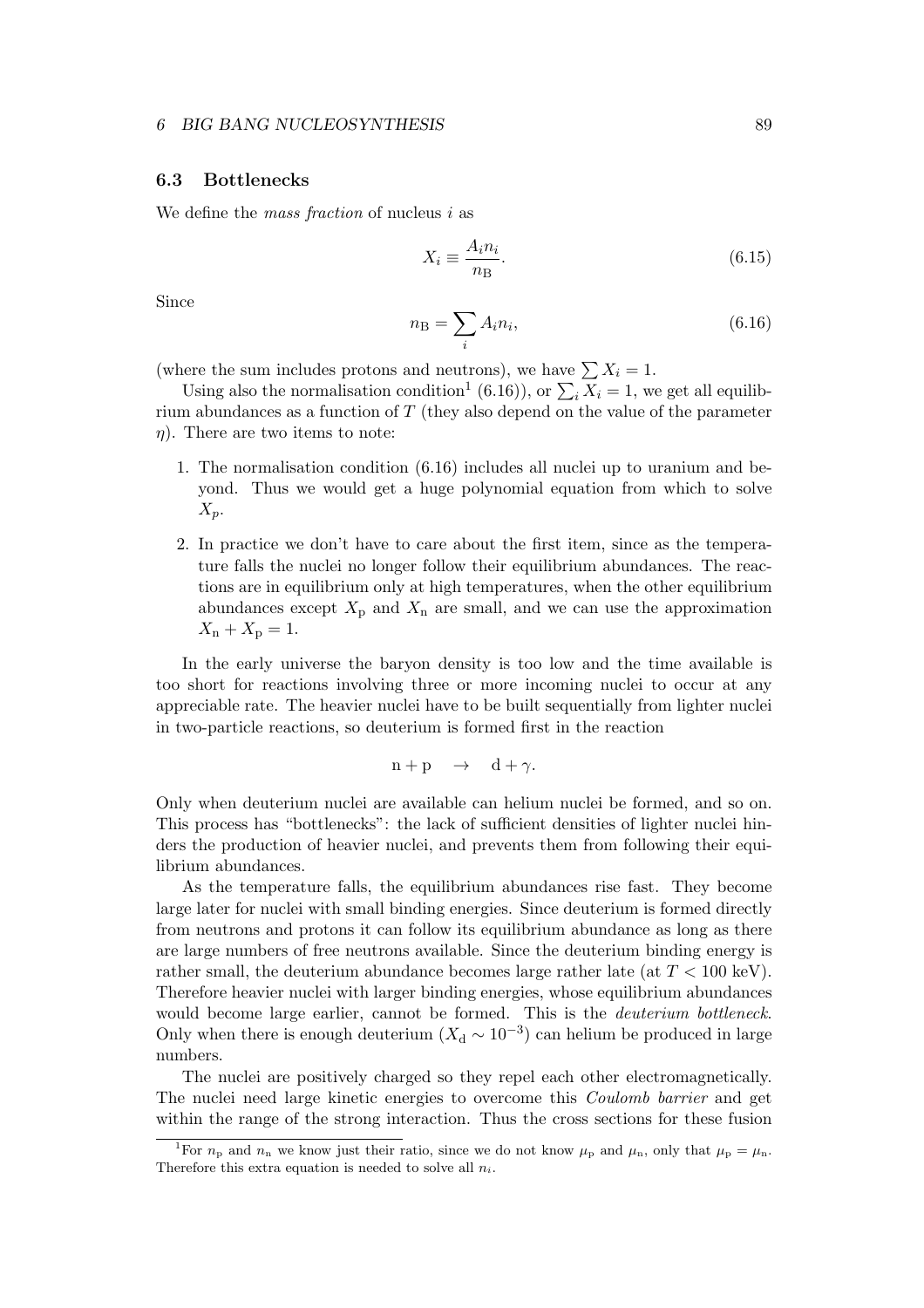reactions fall rapidly with energy and the nuclear reactions are "shut off" when the temperature falls below  $T \sim 30$  keV. Thus there is less than one hour available for nucleosynthesis. Because of the short time available and additional bottlenecks (e.g. there are no stable nuclei with  $A = 8$ , only very small amounts of elements heavier than helium are formed.

## 6.4 Calculation of the helium abundance

Let us now calculate the numbers. For  $T > 0.1$  MeV, we still have  $X_n + X_p \approx 1$ , so the equilibrium abundances are

$$
X_{\rm n} = \frac{e^{-Q/T}}{1 + e^{-Q/T}} \qquad \text{and} \qquad X_{\rm p} = \frac{1}{1 + e^{-Q/T}}.\tag{6.17}
$$

Nucleons follow these equilibrium abundances until neutrinos decouple at  $T \sim$ 0.8 MeV, shutting off the weak  $n \leftrightarrow p$  reactions. After this, free neutrons decay, so

$$
X_{n}(t) = X_{n}(t_{1})e^{-(t-t_{1})/\tau_{n}}, \qquad (6.18)
$$

where  $\tau_n = 880.0 \pm 0.9$  s is the mean lifetime of a free neutron<sup>2</sup>. (The half-life is  $\tau_{1/2} = (\ln 2)\tau_{\text{n}}$ .) In reality, the decoupling and thus the shift from behaviour (6.17) to behaviour (6.18) is not instantaneous, but an approximation where one takes it to be instantaneous at time  $t_1$  when  $T = 0.8$  MeV, so that  $X_n(t_1) = 0.1657$ , gives a fairly accurate final result.

The equilibrium mass fractions are, from (6.4),

$$
X_i = \frac{1}{2} X_p^{Z_i} X_n^{A_i - Z_i} g_i A_i^{\frac{5}{2}} \epsilon^{A_i - 1} e^{B_i/T}
$$
 (6.19)

where

$$
\epsilon = \frac{1}{2} \left( \frac{2\pi}{m_{\rm N}T} \right)^{3/2} n_{\rm B} = \frac{1}{\pi^2} \zeta(3) \left( \frac{2\pi T}{m_{\rm N}} \right)^{3/2} \frac{g_{*s}(T)}{g_{*s}(T_0)} \eta \sim \left( \frac{T}{m_{\rm N}} \right)^{3/2} \eta.
$$

The factors which change rapidly with T are  $\epsilon^{A_i-1}e^{B_i/T}$ . For temperatures  $m_N \gg$  $T \gg B_i$  we have  $e^{B_i/T} \sim 1$  and  $\epsilon \ll 1$ . Thus  $X_i \ll 1$  for others  $(A_i > 1)$  than protons and neutrons. As temperature falls,  $\epsilon$  becomes even smaller and at  $T \sim B_i$ we have  $X_i \ll 1$  still. The temperature has to fall below  $B_i$  by a large factor before the factor  $e^{B_i/T}$  wins and the equilibrium abundance becomes large.

Deuterium has  $B_d = 2.22$  MeV, so we get  $\epsilon e^{B_d/T} = 1$  at  $T_d = 0.06$  MeV–0.07 MeV (assuming  $\eta = 10^{-10} - 10^{-9}$ ), so the deuterium abundance becomes large close to this temperature. Since <sup>4</sup>He has a much higher binding energy,  $B_4 = 28.3$ MeV, the corresponding situation  $\epsilon^3 e^{B_4/T} = 1$  occurs at a higher temperature  $T_4 \sim$ 0.3 MeV. But we noted earlier that only deuterium stays close to its equilibrium abundance once it gets large. Helium begins to form only when there is sufficient deuterium available, in practice slightly above  $T<sub>d</sub>$ . Helium then forms rapidly. The available number of neutrons sets an upper limit to  ${}^{4}$ He production. Since helium

 $2$ The error bar may not be an accurate reflection of the uncertainty in the neutron lifetime, as there are large differences between measurements, and the preferred value has changed annually at the percent level, e.g. the shift from 2010 to 2012 was 5.6 seconds. This is the current best estimate, from 2014 [4].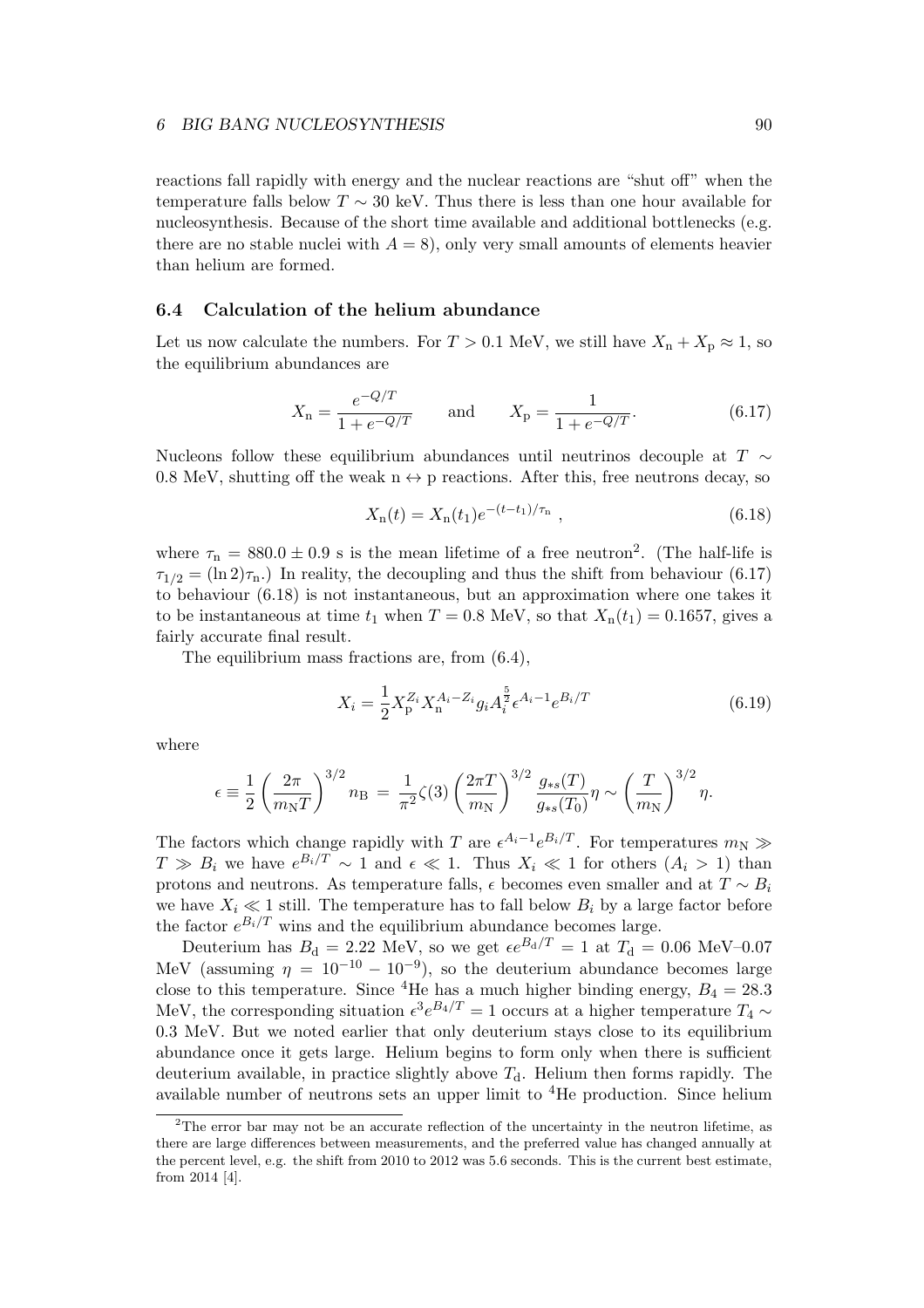#### 6 BIG BANG NUCLEOSYNTHESIS 91

has the highest binding energy per nucleon (of all isotopes below  $A = 12$ ), almost all neutrons end up in  ${}^{4}$ He, and only small amounts of the other light isotopes,  ${}^{2}$ H,  ${}^{3}$ H,  ${}^{3}$ He,  ${}^{7}$ Li, and  ${}^{7}$ Be, are produced.

The Coulomb barrier shuts off the nuclear reactions before there is time for heavier nuclei  $(A > 8)$  to form. We get a fairly good approximation for <sup>4</sup>He production by assuming instantaneous nucleosynthesis at  $T = T_{\text{ns}} \sim 1.1T_{\text{d}} \sim 70 \text{ keV}$ , with all neutrons ending up in <sup>4</sup>He, so that

$$
X_4 \approx 2X_n(T_{\text{ns}}) \tag{6.20}
$$

After electron-positron annihilation ( $T \ll m_e = 0.511$  MeV) the time-temperature relation is

$$
t \approx \frac{2.42}{\sqrt{g_*}} \left(\frac{T}{\text{MeV}}\right)^{-2} \text{s} ,\qquad (6.21)
$$

where  $g_* = 3.363$ . Since most of the time in  $T = 0.8$  MeV–0.07 MeV is spent at the lower part of this temperature range, this formula gives a good approximation for the time,

$$
t_{\rm ns} - t_1 = 267 \text{ s}
$$
 (in reality 264.3 s).

Thus we get for the final <sup>4</sup>He abundance

$$
X_4 = 2X_n(t_1)e^{-(t_{\text{ns}} - t_1)/\tau_n} = 24.5\,\,\%.\tag{6.22}
$$

Accurate numerical calculations, using the reaction rates of the relevant weak and strong reaction rates give  $X_4 = 21-26$  % (for  $\eta = 10^{-10} - 10^{-9}$ ).

This calculation of the helium abundance  $X_4$  involves a bit of cheating in the sense that we have used results of accurate numerical calculations to infer that we need to use  $T = 0.8$  MeV as the neutrino decoupling temperature, and  $T_{\text{ns}} = 1.1T_{\text{d}}$ as the "instantaneous nucleosynthesis" temperature, to best approximate the correct behaviour. However, it gives us a quantitative description of what is going on, and an understanding of how the helium yield depends on various things.

**Exercise:** Using the preceding calculation, find the dependence of  $X_4$  on  $\eta$ , i.e., calculate  $dX_4/d\eta$ .

## 6.5 Why so late?

Let us return to the question of why the temperature has to fall so much below the binding energy before the equilibrium abundances become large. From the energetics we might conclude that when typical kinetic energies,  $\langle E_k \rangle \approx \frac{3}{2}T$ , are smaller than the binding energy, it would be easy to form nuclei but difficult to break them. Above we saw that the smallness of the factor  $\epsilon \sim (T/m_N)^{3/2}\eta$  is the reason why this is not so. Here  $\eta \sim 10^{-9}$  and  $(T/m_N)^{3/2} \sim 10^{-6}$  (for  $T \sim 0.1$  MeV). The main culprit is thus the small baryon/photon ratio. Since there are  $10<sup>9</sup>$  photons for each baryon, there is a sufficient amount of photons who can disintegrate a nucleus in the high-energy tail of the photon distribution, even at rather low temperatures. One can also express this result in terms of entropy. A high photon/baryon ratio corresponds to a high entropy per baryon. High entropy favours free nucleons.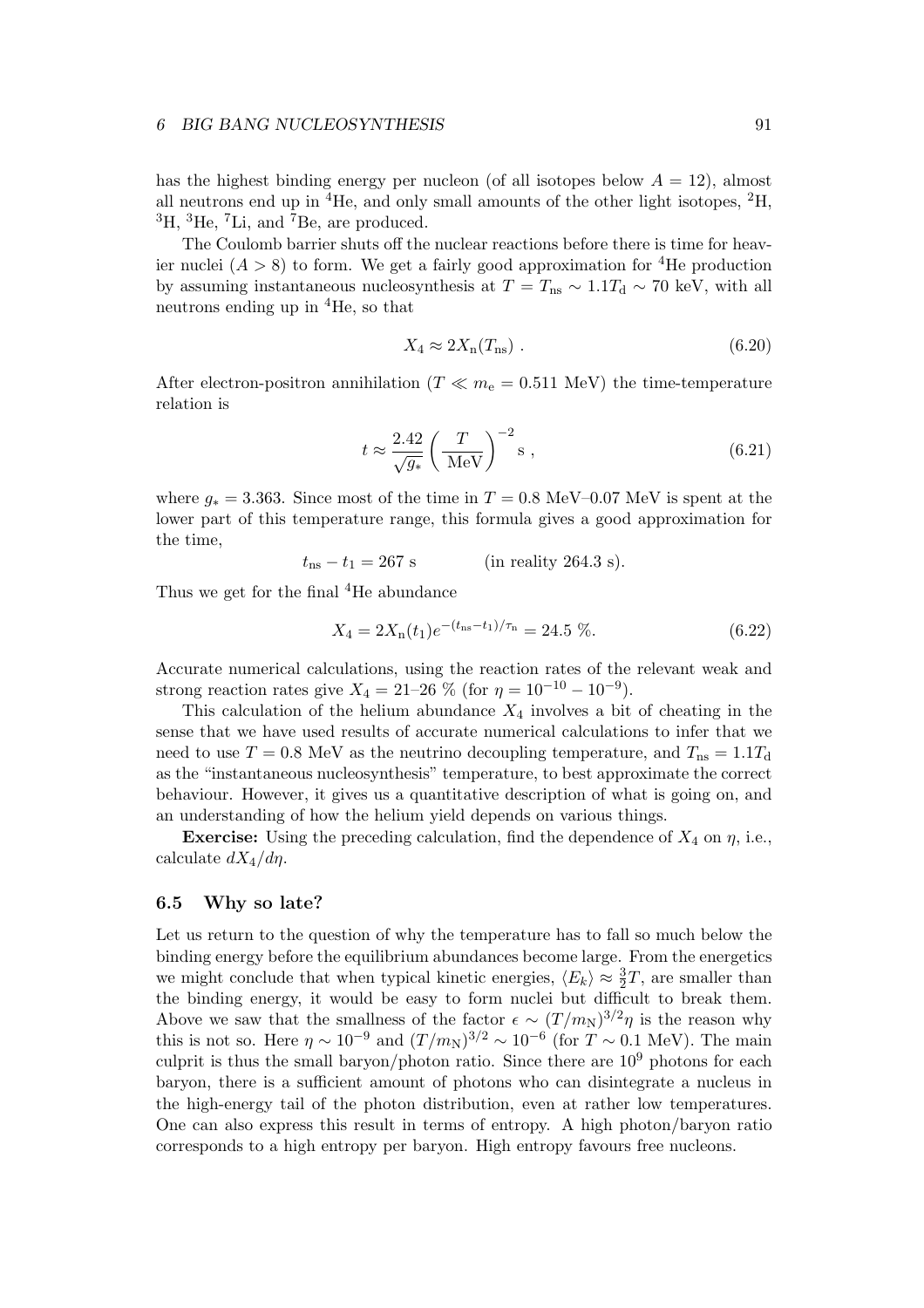#### 6.6 The most important reactions

In reality, neither neutrino decoupling nor nucleosynthesis are instantaneous processes. Accurate results require a rather large numerical computation where one uses the cross sections of all the relevant weak and strong interactions. These cross sections are energy-dependent. Integrating them over the energy and velocity distributions and multiplying with the relevant number densities leads to temperaturedependent reaction rates. The most important reactions are the weak  $n \leftrightarrow p$  reactions  $(6.10)$  and the following strong reactions<sup>3</sup> (see also Fig. 1):

| $p + n$                             |            | $\rightarrow$ | <sup>2</sup> H + $\gamma$           |
|-------------------------------------|------------|---------------|-------------------------------------|
| $^{2}H + p$                         |            | $\rightarrow$ | ${}^{3}\text{He} + \gamma$          |
| $^{2}H + ^{2}H$                     |            | $\rightarrow$ | $^3H + p$                           |
| $^2\mathrm{H}^-$                    | $+{}^{2}H$ | $\rightarrow$ | ${}^{3}$ He + n                     |
| $n + {}^{3}_{}He$                   |            | $\rightarrow$ | $^3H + p$                           |
| $p + {}^{3}H$                       |            | $\rightarrow$ | <sup>4</sup> He + $\gamma$          |
| $^{2}H + ^{3}H$                     |            | $\rightarrow$ | $4\text{He} + \text{n}$             |
| $^{2}H + ^{3}He$                    |            | $\rightarrow$ | ${}^4\text{He} + \text{p}$          |
| ${}^{4}\text{He} + {}^{3}\text{He}$ |            | $\rightarrow$ | $^7Be + \gamma$                     |
| ${}^4\text{He} + {}^3\text{H}$      |            | $\rightarrow$ | <sup>7</sup> Li + $\gamma$          |
| $^7Be + n$                          |            | $\rightarrow$ | ${}^{7}Li + p$                      |
| ${}^{7}Li + p$                      |            | $\rightarrow$ | ${}^{4}\text{He} + {}^{4}\text{He}$ |
|                                     |            |               |                                     |

<sup>3</sup>The reaction chain that produces helium from hydrogen in BBN is not the same that occurs in stars. The conditions in stars are different: on the one hand, there are no free neutrons and the temperatures are lower, but on the other hand the densities are higher and there is more time available. In addition, second generation stars contain heavier nuclei (C,N,O) that act as catalysts in helium production. Some of the most important reaction chains in stars are [Karttunen et al: Fundamental Astronomy, p. 251] :

1. The proton-proton chain

$$
p + p \rightarrow {}^{2}H + e^{+} + \nu_{e}
$$
  
\n
$$
{}^{2}H + p \rightarrow {}^{3}He + \gamma
$$
  
\n
$$
{}^{3}He + {}^{3}He \rightarrow {}^{4}He + p + p,
$$

2. and the CNO-chain

 ${}^{12}C + p \rightarrow {}^{13}N + \gamma$  $^{13}$ N  $\rightarrow$   $^{13}$ C + e<sup>+</sup> +  $\nu_e$  $^{13}C + p \rightarrow ^{14}N + \gamma$  ${}^{14}N + p \rightarrow {}^{15}O + \gamma$ <br> ${}^{15}O \rightarrow {}^{15}N + e^{-}$  $^{15}$ N +  $e^+$  +  $\nu_e$  $^{15}$ N + p  $\rightarrow$   $^{12}$ C +  $^{4}$ He.

The cross section of the direct reaction  $d+d \rightarrow {}^4He + \gamma$  is small (i.e. the  ${}^3H + p$  and  ${}^3He + n$ channels dominate  $d+d \rightarrow$ ), and it is not important in either context.

The triple- $\alpha$  reaction  ${}^{4}He + {}^{4}He + {}^{4}He \rightarrow {}^{12}C$ , responsible for carbon production in stars, is also not important during big bang, since the density is not sufficiently high for three-particle reactions to occur (the three <sup>4</sup>He nuclei would need to come within the range of the strong interaction within the lifetime  $2.6\times10^{-16}$  s of the intermediate state  ${}^{8}$ Be). Exercise: calculate the number and mass density of nucleons at  $T = 1$  MeV.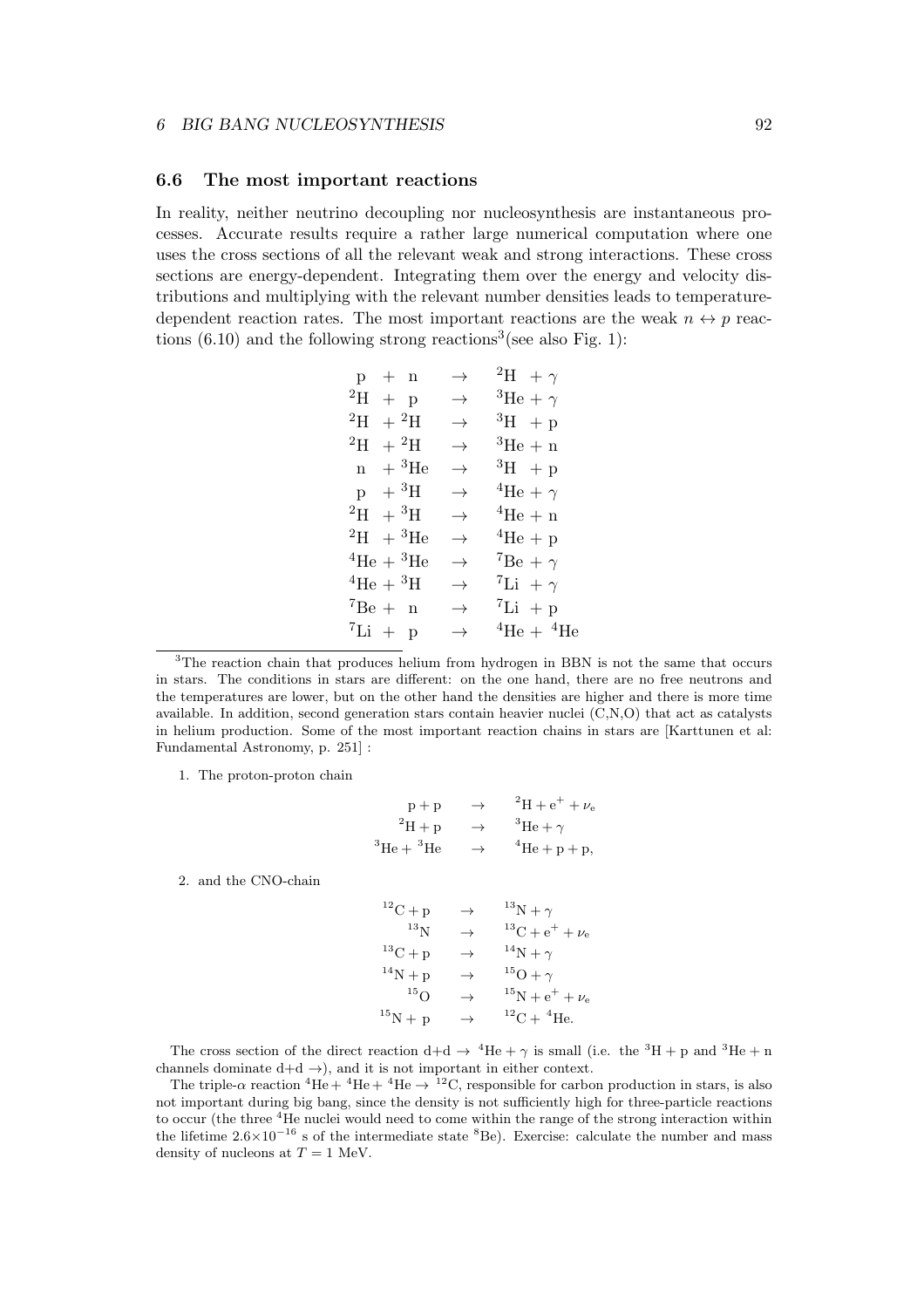#### 6 BIG BANG NUCLEOSYNTHESIS 93

In principle, all of these nuclear cross sections are determined by just a few parameters in QCD. However, calculating these cross sections from first principles is too difficult in practice. Instead cross sections measured in the laboratory are used. Cross sections of the weak reactions (6.10) are known theoretically (there is one parameter describing the strength of the weak interaction, which is determined experimentally). The relevant reaction rates are now known sufficiently accurately, so that the nuclear abundances produced in BBN (for a given value of  $\eta$ ) can be calculated with better accuracy than the present abundances can be measured from astronomical observations.

The reaction chain proceeds along stable and long-lived (compared to the nucleosynthesis timescale—minutes) isotopes towards larger mass numbers. At least one of the two incoming nuclei must be an isotope which is abundant during nucleosynthesis, i.e. n, p, <sup>2</sup>H or <sup>4</sup>He. The mass numbers  $A = 5$  and  $A = 8$  form bottlenecks, since they have no stable or long-lived isotopes. The  $A = 5$  bottleneck is crossed with the reactions  ${}^{4}$ He+ ${}^{3}$ He and  ${}^{4}$ He+ ${}^{3}$ H, which form a small number of <sup>7</sup>Be and <sup>7</sup>Li. Their abundances remain so small that we can ignore the reactions (e.g.  ${}^{7}Be+{}^{4}He \rightarrow {}^{11}C+\gamma$  and  ${}^{7}Li+{}^{4}He \rightarrow {}^{11}B$ ) which cross the  $A = 8$  bottleneck. Numerical calculations also show that the production of the other stable lithium isotope,  ${}^{6}$ Li is several orders of magnitude smaller than that of  ${}^{7}$ Li.

Thus BBN produces the isotopes  ${}^{2}H$ ,  ${}^{3}H$ ,  ${}^{3}He$ ,  ${}^{4}He$ ,  ${}^{7}Li$  and  ${}^{7}Be$ . Of these,  ${}^{3}H$ (half life 12.3 a) and <sup>7</sup>Be (53 d) are unstable and decay after nucleosynthesis into <sup>3</sup>He and <sup>7</sup>Li. (Actually, <sup>7</sup>Be becomes <sup>7</sup>Li through electron capture <sup>7</sup>Be + e<sup>-</sup>  $\rightarrow$  <sup>7</sup>Li +  $\nu_e$ .)

In the end BBN has produced cosmologically significant (compared to present abundances) amounts of the four isotopes,  ${}^{2}H$ ,  ${}^{3}He$ ,  ${}^{4}He$  and  ${}^{7}Li$  (the fifth isotope  ${}^{1}H=p$  we had already before BBN). Their production in the BBN can be calculated, and there is only one free parameter, the baryon/photon ratio

$$
\eta = \frac{n_{\text{B0}}}{n_{\gamma 0}} = \frac{\Omega_{b0} \rho_{c0}}{m_N n_{\gamma 0}} = \frac{\Omega_{b0}}{m_n n_{\gamma 0}} \frac{3H_0^2}{8\pi G}
$$
  
= 274 × 10<sup>-10</sup>  $\omega_b$  = 1.46 × 10<sup>18</sup>  $\left(\frac{\rho_{b0}}{\text{kgm}^{-3}}\right)$ . (6.23)

Here  $\rho_{b0}$  is the average density of baryonic matter today; recall that  $\omega_b \equiv \Omega_{b0}h^2$ .

## 6.7 BBN as a function of time

Let us follow nucleosynthesis as a function of time (or temperature). See Fig. 4.3 in Kolb&Turner or Fig. 2 here.

The nuclei  ${}^{2}$ H and  ${}^{3}$ H are intermediate states through which reactions proceed towards <sup>4</sup>He. Therefore their abundance first rises, is highest at the time when <sup>4</sup>He production is fastest, and then falls as baryonic matter ends up in <sup>4</sup>He. <sup>3</sup>He is also an intermediate state, but the main channel from <sup>3</sup>He to <sup>4</sup>He is via <sup>3</sup>He+n $\rightarrow$ <sup>3</sup>H+p , which is extinguished early as the free neutrons are used up. Therefore the abundance of <sup>3</sup>He does not fall the same way as <sup>2</sup>H and <sup>3</sup>H. The abundance of <sup>7</sup>Li also rises at first and then falls via  ${}^{7}\text{Li}+p\rightarrow {}^{4}\text{He}+{}^{4}\text{He}$ . Since  ${}^{4}\text{He}$  has a higher binding energy per nucleon,  $B/A$ , than <sup>7</sup>Li and <sup>7</sup>Be have, these also want to return into <sup>4</sup>He. This does not happen to <sup>7</sup>Be, however, since, just like for  ${}^{3}$ He, the free neutrons needed for the reaction  ${}^{7}Be+n\rightarrow {}^{4}He+{}^{4}He$  have almost disappeared.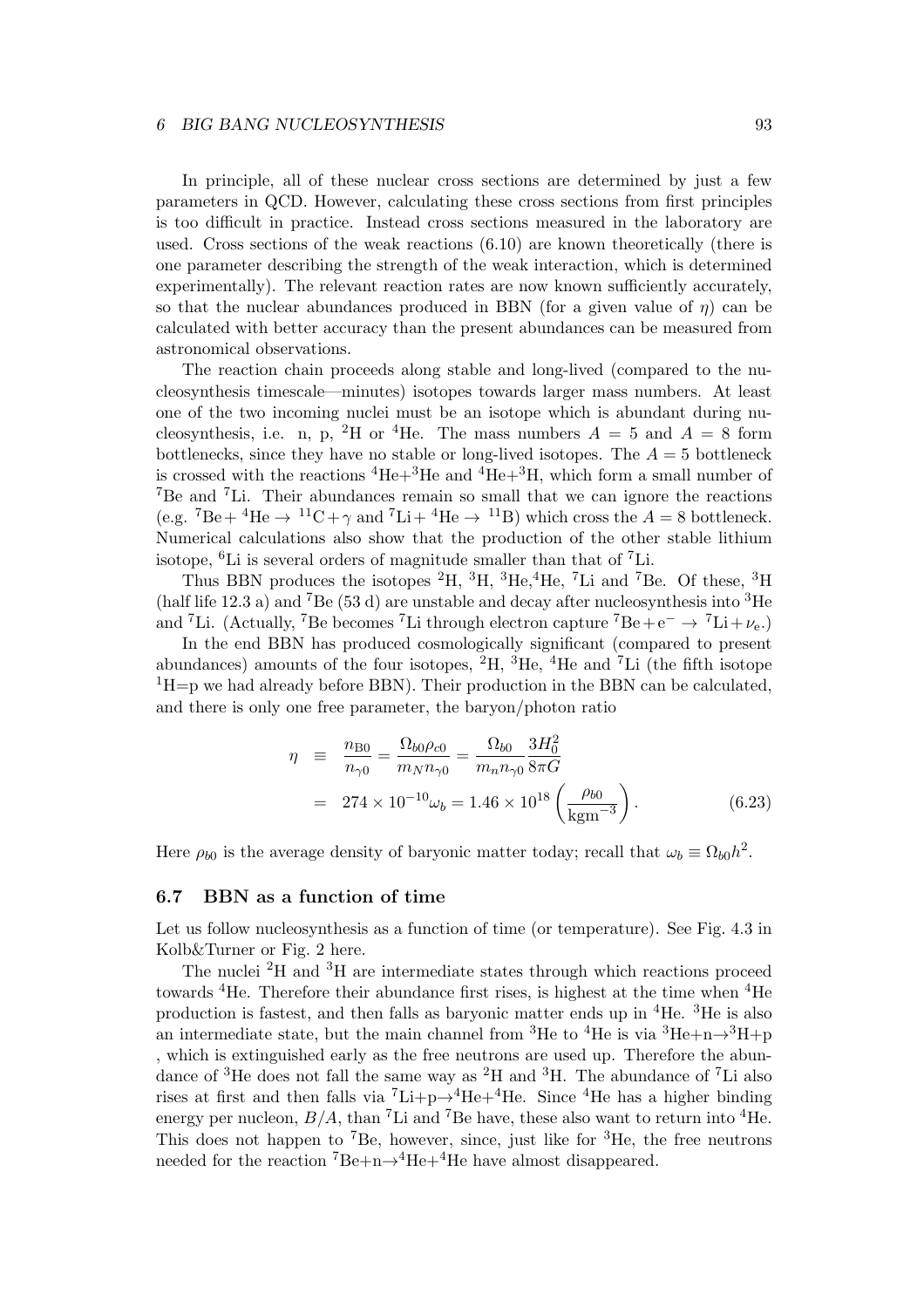

Figure 1: The 12 most important nuclear reactions in big bang nucleosynthesis.



Figure 2: The time evolution of the n, <sup>2</sup>H (written as d) and <sup>4</sup>He abundances during BBN. Notice how the final <sup>4</sup>He abundance is determined by the n abundance before nuclear reactions begin. Only a small part of the neutrons decay or end up in other nuclei. Before becoming <sup>4</sup>He, all neutrons pass through <sup>2</sup>H. To improve the visibility of the deuterium curve, we have plotted it also as multiplied by a factor of 50. The other abundances (except p) remain so low, that to see them the figure should be redrawn in logarithmic scale (see Fig. 4.3 of Kolb&Turner. This Figure is for  $\eta = 6 \times 10^{-10}$ . The time at  $T = (90, 80, 70, 60)$  keV is  $(152, 199, 266, 367)$  s. Thus the action peaks at about  $t = 4$  min.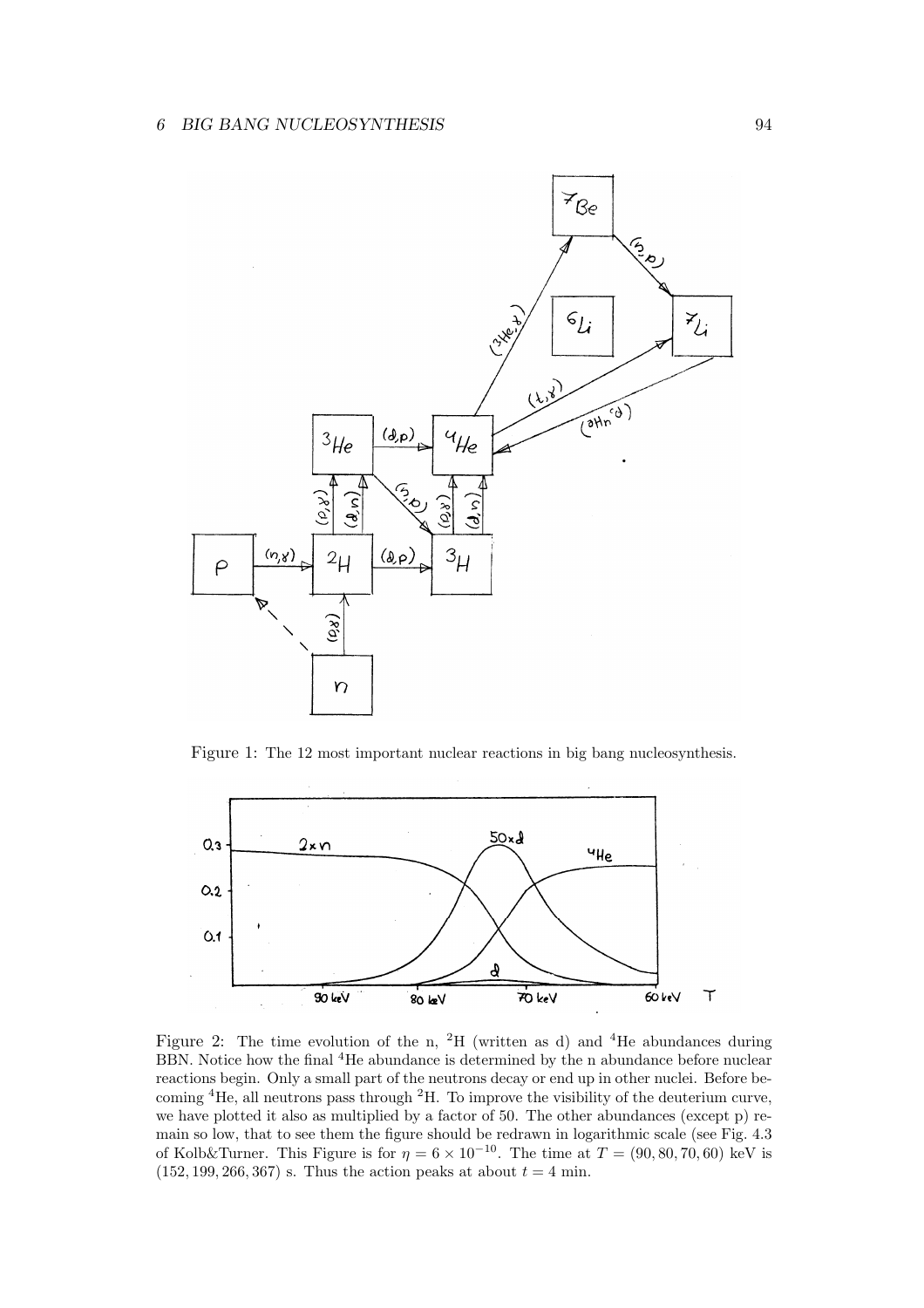|                    | $\mathbf{B}(\text{MeV})$ | $\rm B/A$ |
|--------------------|--------------------------|-----------|
| $^{2}$ H           | 2.2245                   | 1.11      |
| $^3\mathrm{H}$     | 8.4820                   | 2.83      |
| ${}^{3}$ He        | 7.7186                   | 2.57      |
| $^{4}$ He          | 28.2970                  | 7.07      |
| $^6$ Li            | 31.9965                  | 5.33      |
| 7Li                | 39.2460                  | 5.61      |
| 7Be                | 37.6026                  | 5.37      |
| $^{12}$ C          | 92.1631                  | 7.68      |
| $^{56}\mathrm{Fe}$ | 492.2623                 | 8.79      |
|                    |                          |           |

## 6.8 Primordial abundances as a function of the baryon-to-photon ratio

Let us consider BBN as a function of  $\eta$  (see figure 3). The greater is  $\eta$ , the higher is the number density of nucleons. The reaction rates are faster and the nucleosynthesis can proceed further. This mean that a smaller fraction of "intermediate nuclei", <sup>2</sup>H,  ${}^{3}$ H, and <sup>7</sup>Li are left over— the burning of nuclear matter into  ${}^{4}$ He is "cleaner". Also the <sup>3</sup>He production falls with increasing  $\eta$ . However, <sup>7</sup>Be production increases with  $\eta$ . In the figure we have plotted the final BBN yields, so that <sup>3</sup>He is the sum of <sup>3</sup>He and <sup>3</sup>H, and <sup>7</sup>Li is the sum of <sup>7</sup>Li and <sup>7</sup>Be. The complicated shape of the  ${}^{7}$ Li( $\eta$ ) curve is due to these two contributions: 1) For small  $\eta$  we get lots of "direct" <sup>7</sup>Li, whereas 2) for large  $\eta$  there is very little "direct" <sup>7</sup>Li left, but a lot of <sup>7</sup>Be is produced. In the middle, at  $\eta \sim 3 \times 10^{-10}$ , there is a minimum of <sup>7</sup>Li production where neither way is very effective.

The <sup>4</sup>He production increases with  $\eta$ , since for higher density nucleosynthesis begins earlier, when there are more neutrons left.

## 6.9 Comparison with observations

Abundances of the various isotopes calculated from BBN can be compared to the observed abundances. This is one of the most important tests of the big bang theory. A good agreement is obtained for  $\eta$  in the range  $\eta = 6$ –7 × 10<sup>-10</sup>. This was, in fact, the best method to estimate the amount of ordinary matter in the universe, until the advent of precise cosmic microwave (CMB) anisotropy data in 2003, from the WMAP satellite<sup>4</sup>. The comparison of calculated abundances with observed abundances is complicated by chemical evolution. BBN gives the primordial abundances of the isotopes. The first stars form with this element composition. In stars, further fusion reactions take place and the composition of the star changes with time. Towards the end of its life, the star ejects its outer parts into interstellar space, and the processed material mixes with primordial material. The next generation of stars forms from this mixed material, and so on.

The observations of present abundances are based on spectra of interstellar clouds and stellar surfaces. To obtain the primordial abundances from the present abun-

<sup>&</sup>lt;sup>4</sup>Many cosmological parameters can be estimated from the CMB anisotropy, as we will discuss in chapter 12. The current best CMB estimate is from the Planck satellite,  $\omega_b = 0.02222 \pm 0.00023$ , corresponding to  $\eta = (6.09 \pm 0.063) \times 10^{-10}$  [2].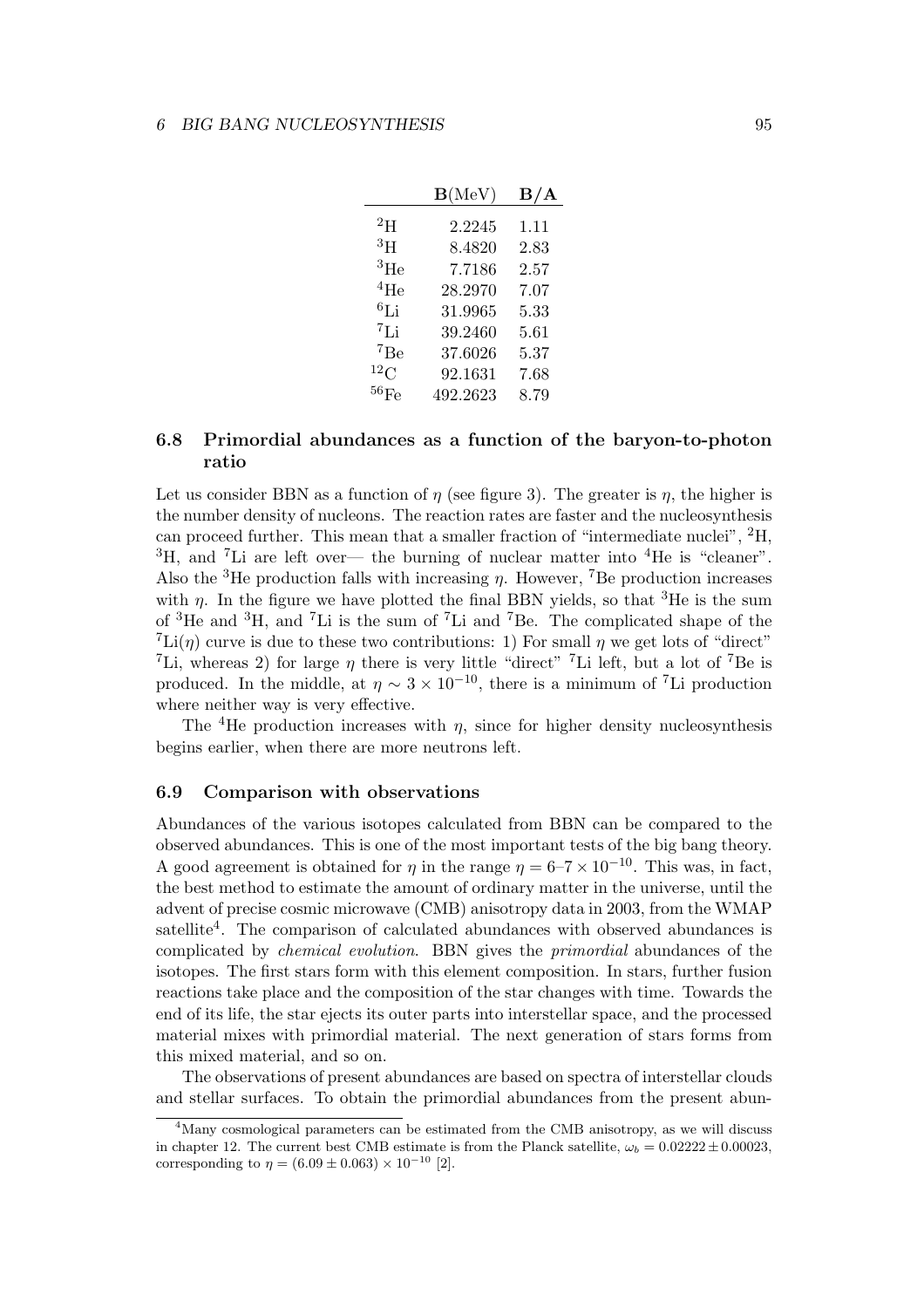

Figure 3: The primordial abundances of the light elements as a function of  $\eta$ . For <sup>4</sup>He we give the mass fraction, for D = <sup>2</sup>H, <sup>3</sup>He, and <sup>7</sup>Li the number ratio to H = <sup>1</sup>H, i.e.,  $n_i/n_H$ .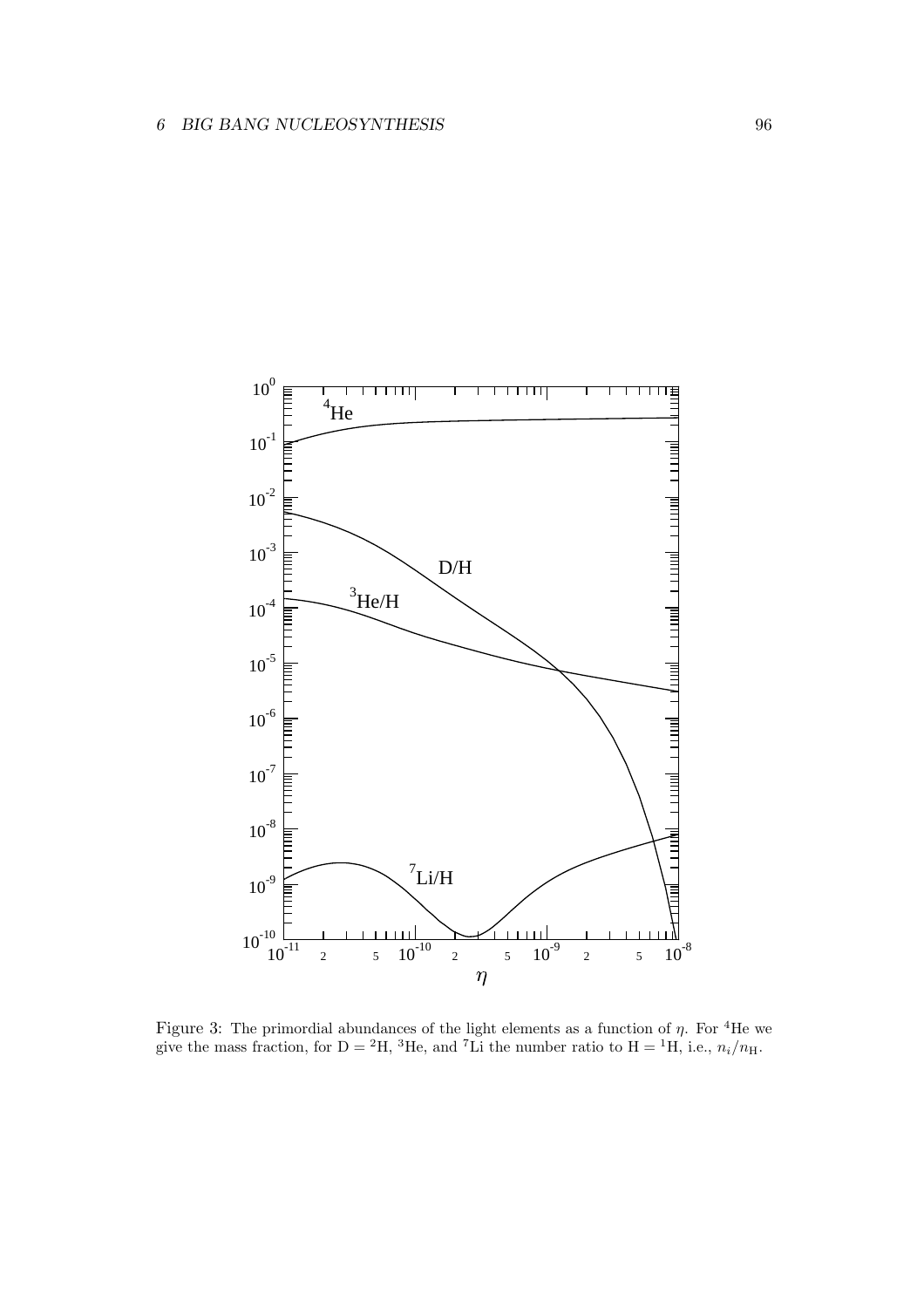dances the effect of chemical evolution has to be estimated. Since  ${}^{2}H$  is so fragile (its binding energy is so low), there is hardly any  ${}^{2}H$  production in stars, rather any pre-existing <sup>2</sup>H is destroyed early on in stars. Therefore any interstellar <sup>2</sup>H is primordial. The smaller the fraction of processed material in an interstellar cloud, the higher its <sup>2</sup>H abundance should be. Thus all observed <sup>2</sup>H abundances are lower limits to the primordial <sup>2</sup>H abundance<sup>5</sup>. Conversely, stellar production increases the <sup>4</sup>He abundance. Thus all <sup>4</sup>He observations are upper limits to the primordial  ${}^{4}$ He. Moreover, stellar processing produces heavier elements, e.g. C, N, O, which are not produced in BBN. Their abundance varies a lot from place to place, giving a measure of how much chemical evolution has happened in various parts of the universe. Plotting <sup>4</sup>He vs. these heavier elements, we can extrapolate the <sup>4</sup>He abundance to zero chemical evolution to obtain the primordial abundance. Since <sup>3</sup>He and <sup>7</sup>Li are both produced and destroyed in stellar processing, it is more difficult to make estimates of their primordial abundances based on observed present abundances.

There are two clear qualitative signatures of big bang nucleosynthesis in the present universe:

- 1. All stars and gas clouds observed contain at least  $23\%$  <sup>4</sup>He. If all <sup>4</sup>He had been produced in stars, we would see similar variations in the <sup>4</sup>He abundance as we see for the other elements, such for C, N, and O, with some regions containing just a few  $\%$  or even less <sup>4</sup>He. This universal minimum amount of <sup>4</sup>He signifies primordial abundance produced when matter in the universe was uniform.
- 2. The existence of significant amounts of  ${}^{2}H$  in the universe is a sign of BBN, since there are no known astrophysical sources of large amounts of  ${}^{2}H$ .

The observed abundances of the BBN isotopes,  ${}^{2}H$ ,  ${}^{3}He$  and  ${}^{4}He$  indicate the range  $\eta = 5.7 \text{---} 6.7 \times 10^{-10}$  (95% C.L.), whereas <sup>7</sup>Li prefers the range  $\eta \approx 1.5$ —  $4.5 \times 10^{-10}$  [4]. Measurements of each isotope are subject to different systematical errors, and the convergence of three out of four of them to a narrow range strongly supports it as the correct one. Furthermore, this range agrees with the baryonto-photon ratio  $\eta$  at the time of last scattering determined from the CMB. There is a problem with the  ${}^{7}$ Li abundance – this may be a hint of new particle physics that would deplete Lithium, or it may simply indicate poorly understood stellar astrophysics (the abundance is determined from measurements of old stars). Fig. 4 illustrates these issues.

The 95% C.L. range  $\eta = 5.7 - 6.7 \times 10^{-10}$  corresponds to  $0.021 \le \omega_b \le 0.025$ . With  $h = 0.7$ , we get

$$
\Omega_{b0} = 0.04 \dots 0.05 \tag{6.24}
$$

This is much less than cosmological estimates for  $\Omega_{m0}$ . Therefore most of the matter in the universe is non-baryonic. In the next chapter, we will discuss this non-baryonic dark matter.

<sup>&</sup>lt;sup>5</sup>This does not apply to sites which have been enriched in <sup>2</sup>H due to separation of <sup>2</sup>H from <sup>1</sup>H. Deuterium binds into molecules more easily than ordinary hydrogen. Since deuterium is heavier than ordinary hydrogen, deuterium and molecules involving deuterium have lower thermal velocities and do not escape from gravity as easily. Thus planets tend to have high deuterium-to-hydrogen ratios.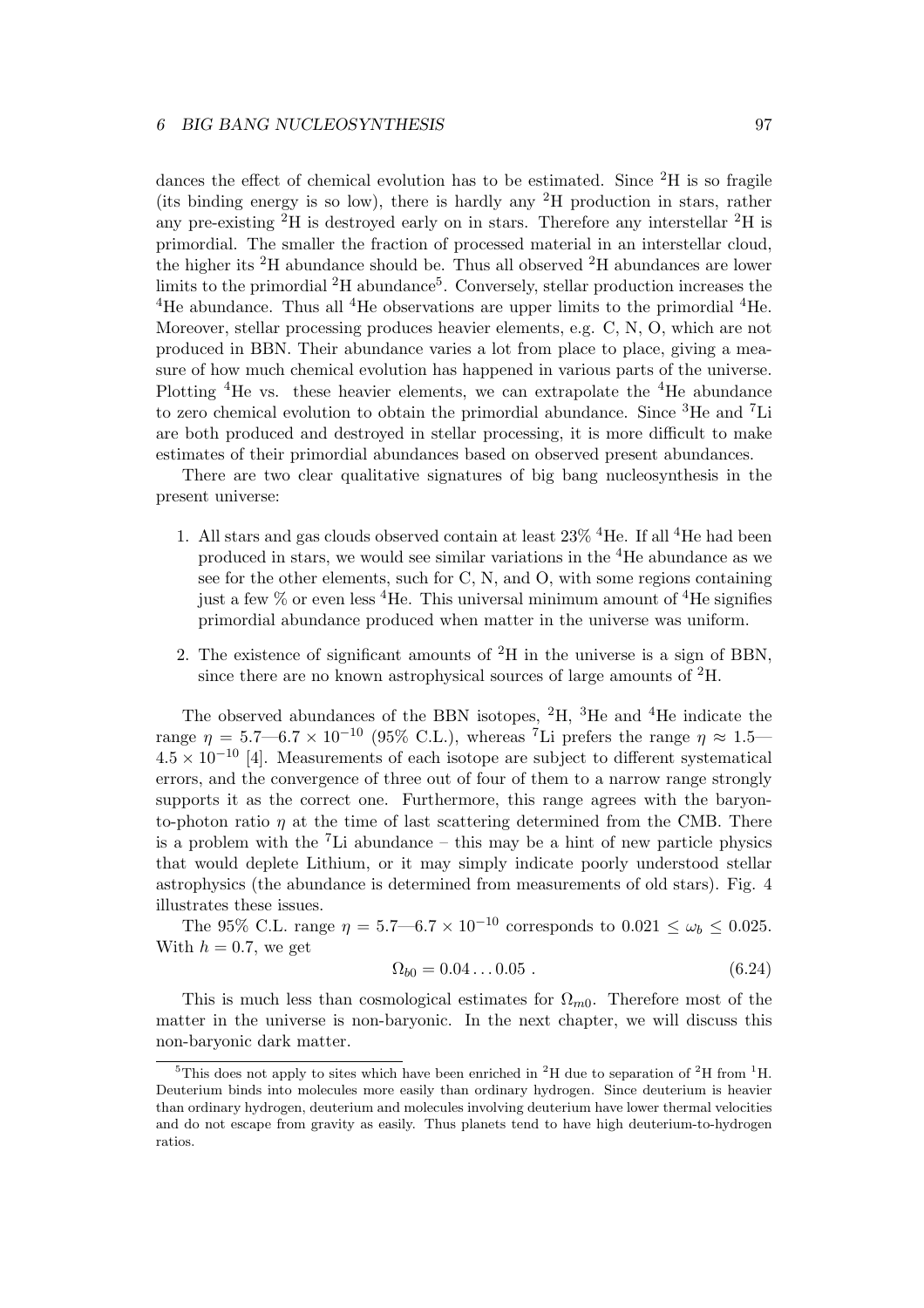

Figure 4: The abundances of <sup>4</sup>He, D, <sup>3</sup>He and <sup>7</sup>Li and the range of  $\eta_{10} \equiv 10^{10} \eta$  determined from BBN (yellow boxes) and the the CMB (blue strip) [4]. Both the BBN and CMB ranges are 95% C.L..